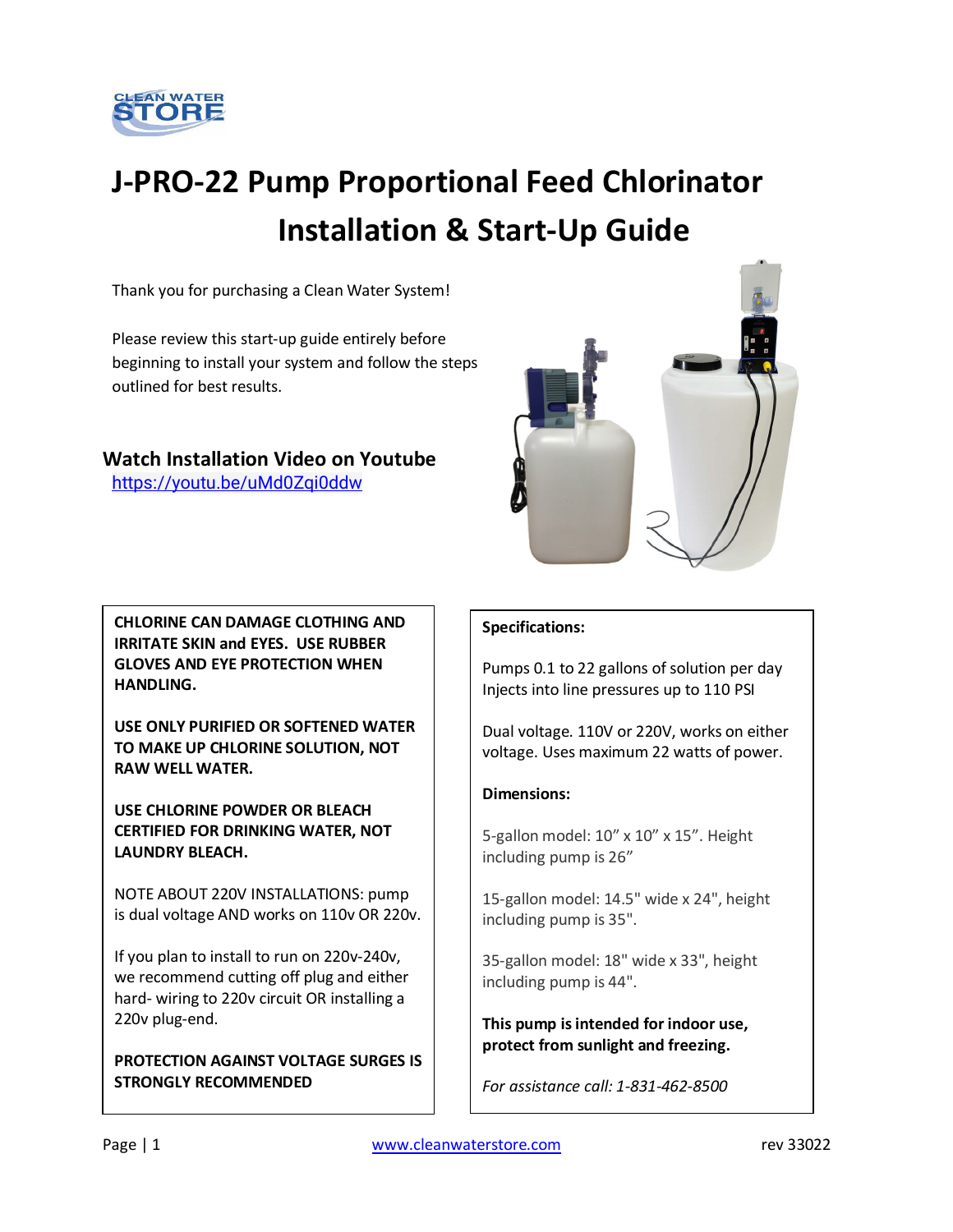# Contents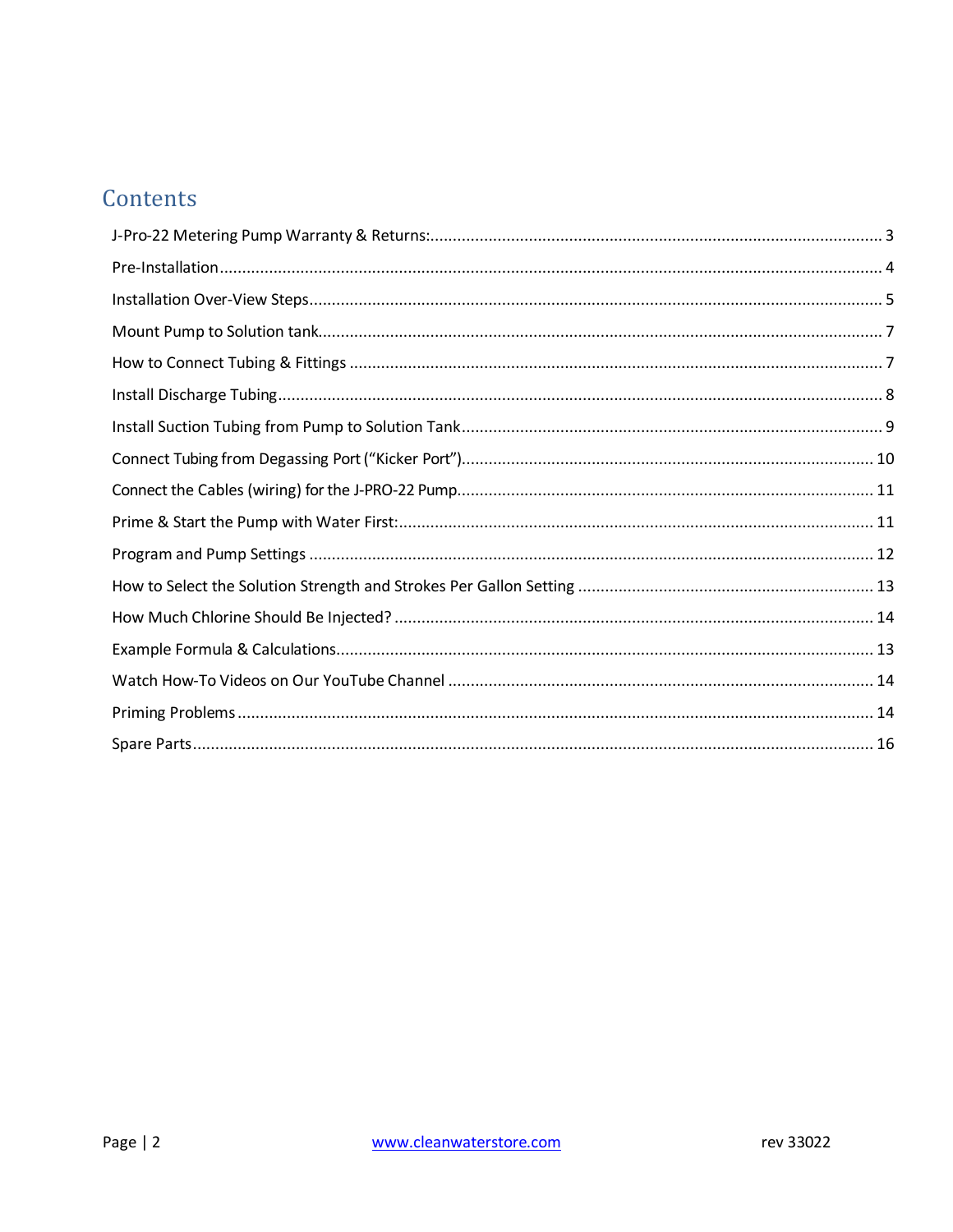# J-Pro-22 Metering Pump Warranty & Returns:

Your pump comes with a 1 Year Warranty from date of delivery.

**If your pump fails under warranty, please call or email our office to obtain a Returns Good Authorization Number before sending us back the pump for repair or replacement under the warranty. No returns can be accepted without an RGA number.**

#### **The Warranty covers repair and/or replacement of the metering pump but not shipping costs.**

While defects are rare, we do our best to respond to warranty returns fast as we can. Please allow 3 to 5 business days after pump has been returned for your pump to be repaired or a new one supplied under the warranty agreement.

**If continuous chlorination of your waters supply is critical, a back-up chlorinator pump should be kept on hand. Shipping charges are not covered under warranty. A flat fee of \$9.95 each way will be charged for ground shipping (continental US). Any expedited shipping (overnight, 2-day, etc.) is the customer's responsibility.**

#### **Conditions Not Covered by the Warranty:**

Power surges or outages that cause pump failure are not covered under warranty.

**Surge protection is strongly recommended.** If a pump is returned for warranty replacement and the cause of failure is determined to be from a voltage spike, the pump does not qualify for replacement. This is the leading cause of failure. Pump failure during, or because of, power failure is not covered under warranty.

**This pump is intended for indoor use only.** The pump must never be exposed to freezing temperatures, direct sunlight, or rain. If the cause of failure is determined to be from exposure to any of these environments, the pump does not qualify for replacement and will not be covered under warranty.

For Returns Contact Clean Water Systems & Stores Inc. 2806-A Soquel Ave Santa Cruz, CA 95062831- 462-850[0 support@cleanwaterstore.com](mailto:support@cleanwaterstore.com)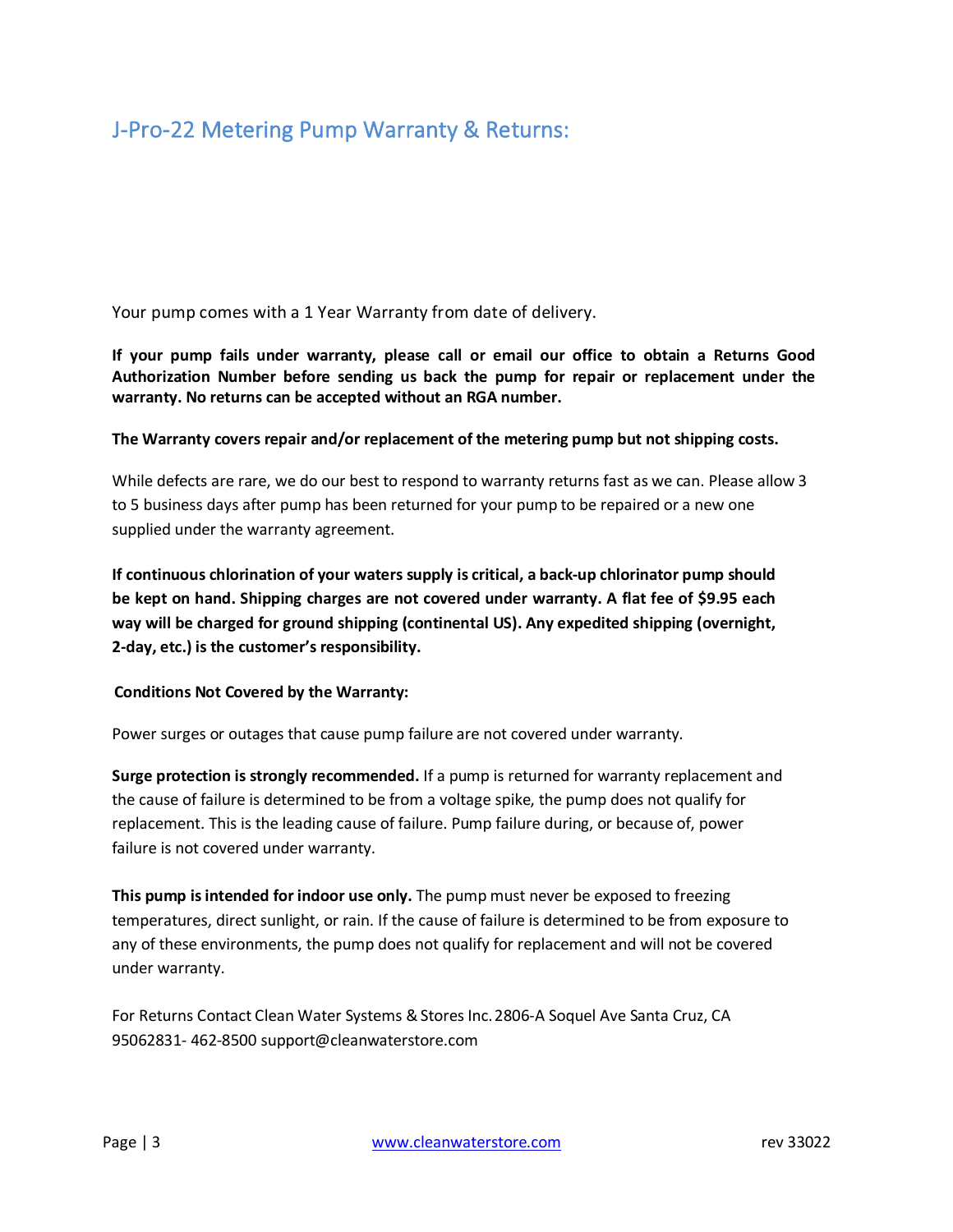# <span id="page-3-0"></span>Pre-Installation

1. Review your packing list and make sure you have received all the parts before beginning installation.

2. If you turn off the water to the house and you have an electric water heater, shut off the power to the water heater before beginning installation in case water heater is accidentallydrained.

3. Pick a suitable location for your chlorination system on a dry level spot where it won't be exposed to freezing temperatures or direct sunlight. Maximum line pressure is 100 PSI.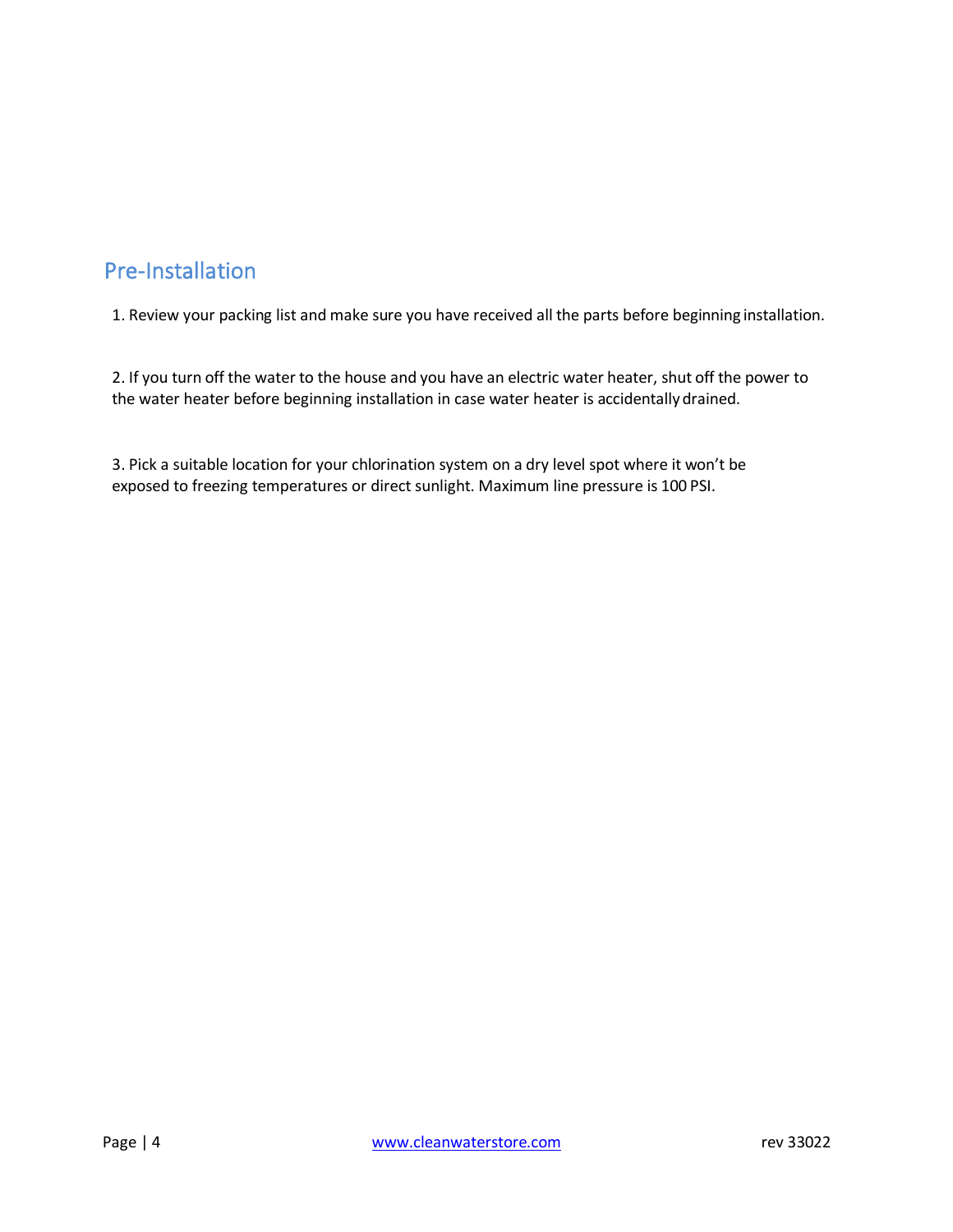### <span id="page-4-0"></span>Installation Over-View Steps

- 1. Install the Flow Sensor horizontally with the display facing up in a location where it is easy to connect with the J-PRO-22 pump and electrical outlet.
- 2. Install the chlorine injection check valve (included with your order)after the flow sensor into a tee in the pipe.
- 3. Install flow sensor and injection valve after existing pressure tank (if you have a pressure tank).
- 4. Connect the flow sensor cable to the J-PRO-22 pump cable, follow steps below in this guide to set the pump to automatic.



- 5. Plug the JPRO-22 into a wall outlet and follow steps later in this guide to program and setpump.
- 6. Now, when there is water flowing through the Flow Sensor, the JPRO-22 pump will inject chlorine based on the flow of water.

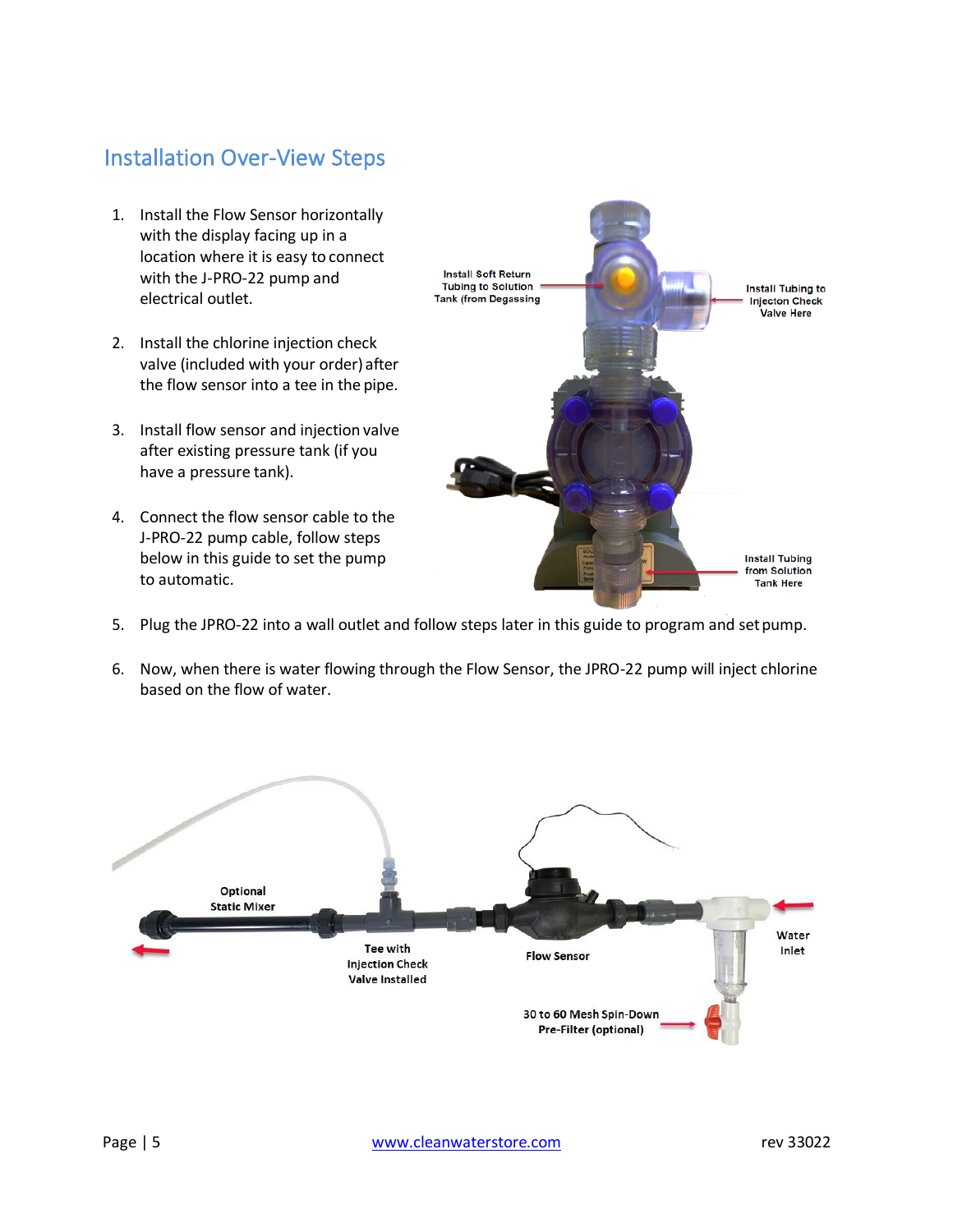Install the Flow Sensor **horizontally** with the display facing up in a location where it is easy to connect with the J-PRO-22and electrical outlet. Attach meter cable to pump per instructions below. Whenever water flows through flow sensor, a precise amount of chlorine will be injected.



### **Example Installation with Optional Contact Tank**

#### **Example Installation with Optional Static Mixer & Spin-Down Pre-Filter**

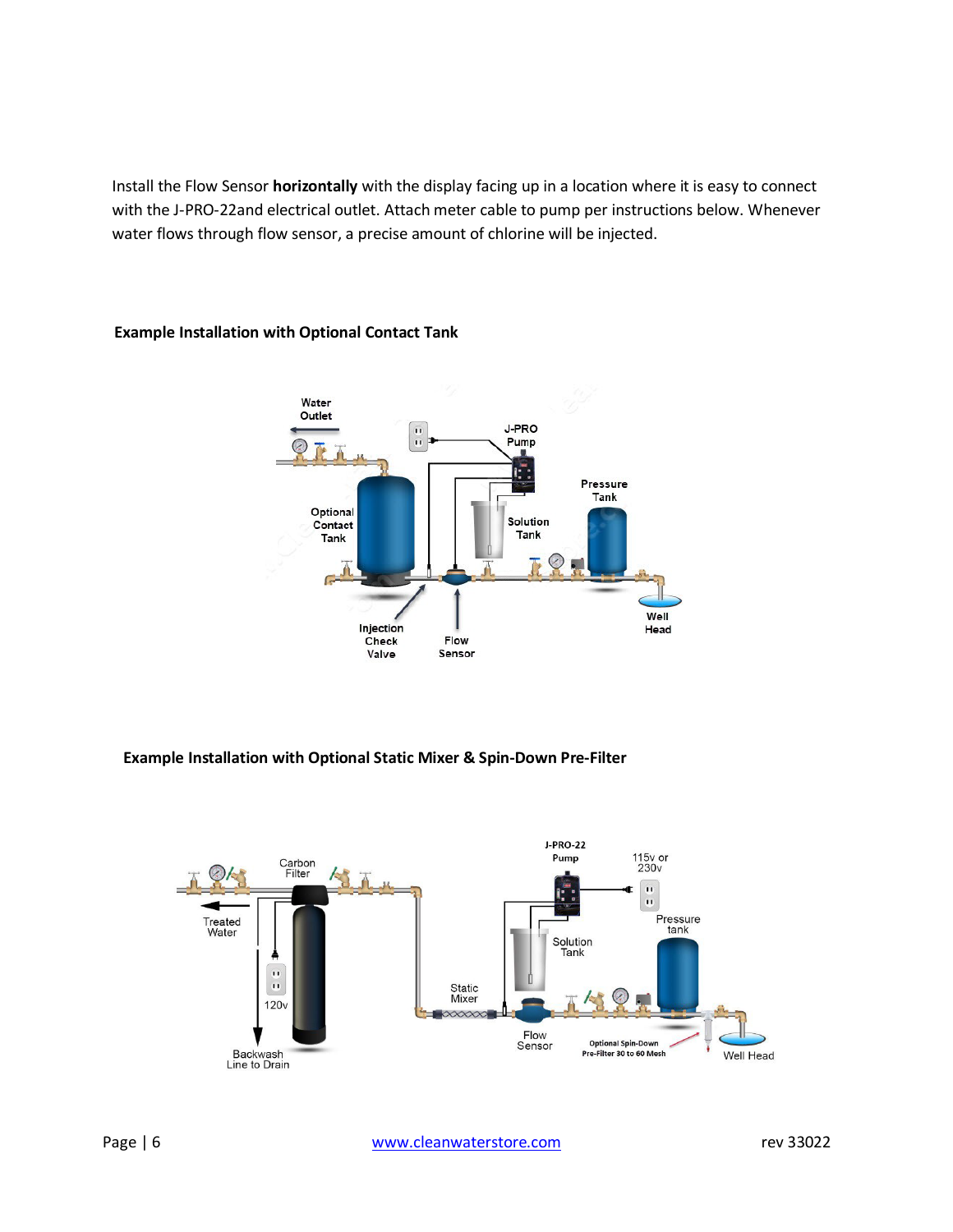While you can mount the pump on a shelf above the solution tank, it is strongly advised to mount the pump directly on top of the solution tank. If the tubing from the foot valve to the suction side of the pump exceeds 60", the unit will not have enough lift force to stay primed.



# <span id="page-6-0"></span>Mount Pump to Solution tank

Place pump on tank. Mark where the anchor holes will be drilled. Drill pilot holes with a small drill bit so that the pump can be mounted on the tank with two wood or sheet metal screws.

We recommend screwing them in *after* the pump has been primed and the tubing has been hooked up for easiest installation.

Mark the holes for the suction tube and the degassing return line and drill holes.

### <span id="page-6-1"></span>How to Connect Tubing & Fittings

Note: Warming tube ends with hot water or a hair dryer helps with tubing installation.

- Trim the end of the tubing square (cut with a new box cutter blade).
- Slide the connector nut onto the tube.
- Push the tubing over the conical fitting until the tubing is flush against the end of the fitting.
- Screw the connector nut on, hand tight.
- Do not use Teflon tape/ paste on the tubing fitting connections.



Use the harder/stiffer translucent tubing for connection from discharge-side (12 o'clock) to the injection check valve.

Use the softer clear tubing for the foot valve to suction-side (6 o'clock) connection.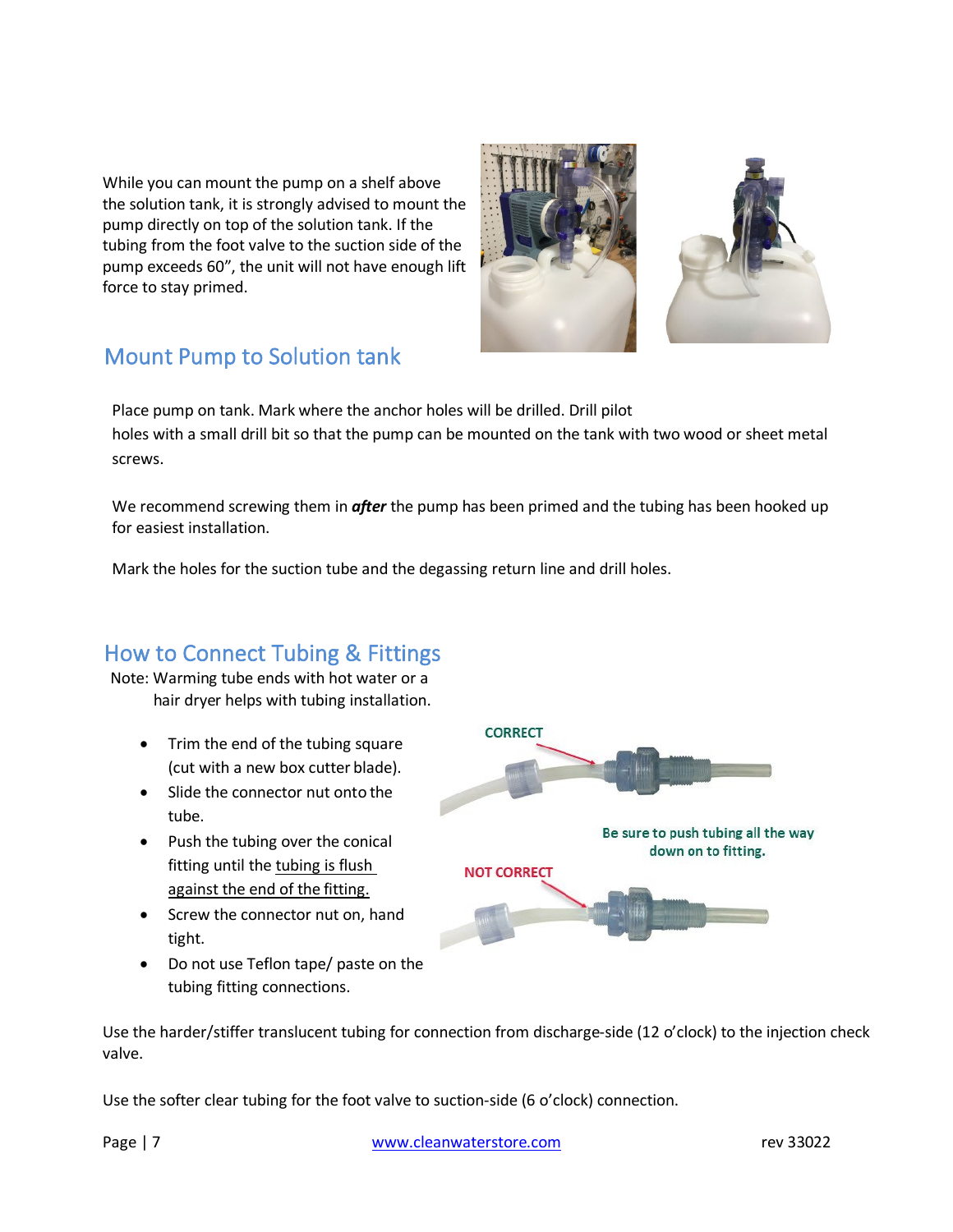# <span id="page-7-0"></span>Install Discharge Tubing

This is the tubing that goes from the pump discharge (outlet) to injection check valve in pipe tee.

- 1. Shut off well pump or water supply and de-pressurize service pipe.
- 2. Install injection check valve by installing a pipe tee in your pipe that has a  $\frac{1}{2}$ " NPT fitting, where you can screw in the injection check valve (included with your J-PRO-22 pump).
- 3. Wrap Teflon tape on the  $\frac{1}{2}$ " pipe threads of the injection check valve and apply a light coating of white Teflon pipe paste and install into Tee fitting.
- 4. Trim the end of the injection check valve fitting so that the end will be in the center of the service pipe.
- 5. **Make sure to install injection check valve in to pipe directly.** If the end of the check valve is not in the service pipe, it will not work. Do not install a ball valve, or any length of pipe run, coming off the tee.



- 6. Using a hack saw or cutter, trim the end of the injection check valve if needed, so it inserts into the water pipe as shown.
- 7. Install tubing that came with your pump and connect pump to injection check valve.
- 8. Cut tubing to desired length with enough slack to avoid kinks.

#### **Injection check valve can be installed into PVC, copper or other piping.**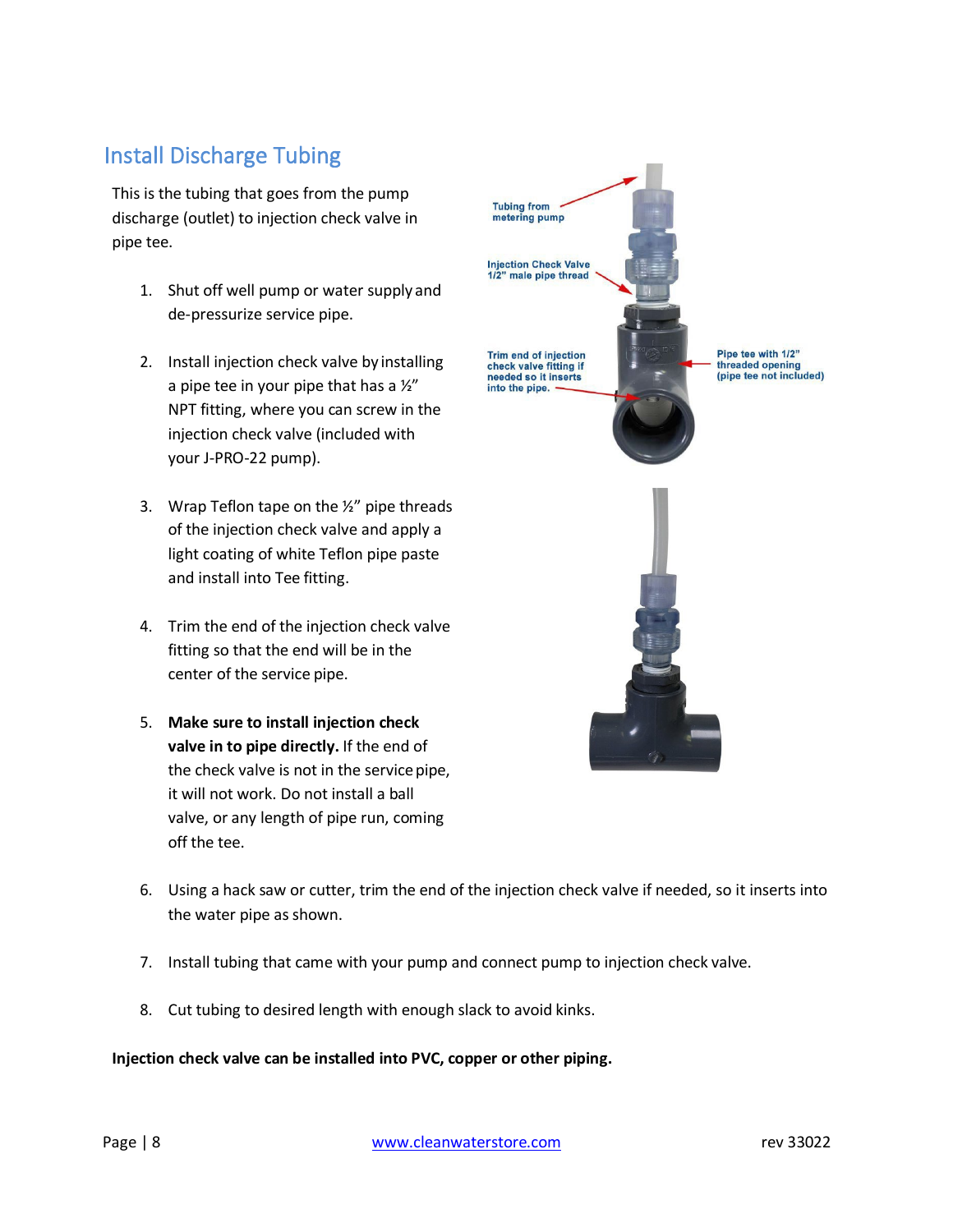## <span id="page-8-0"></span>Install Suction Tubing from Pump to Solution Tank

Connect hard tubing from foot valve in Solution Tank to Inlet/ Suction side of metering pump

- 1. Measure the tubing from the outside of the solution tank to ensure it will be 2-3" from the bottom of the solution tank.
- 2. Do not allow weight to sit at the bottom of the tank. Connect tubing to the foot valve and put the ceramic weight on.
- 3. Run the tubing up through the hole and connect to the Inlet/ Suction side of pump

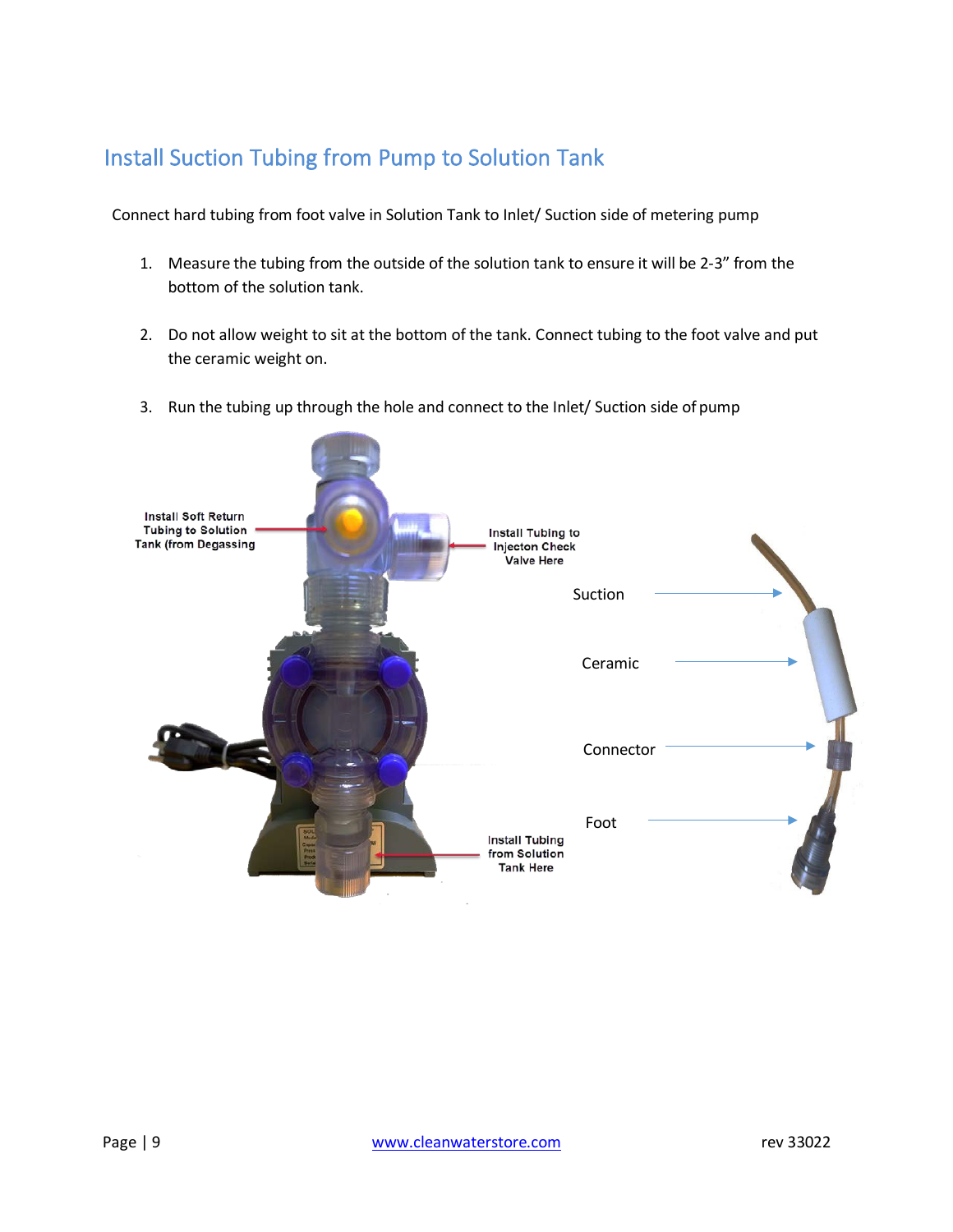# <span id="page-9-0"></span>Connect Tubing from Degassing Port ("Kicker Port")

You can use the soft tubing for this run, connect tubing to the degassing port fitting (labeled on the pump as "Kicker Port") and pass tubing through the hole you drilled down into the tank 4-6".

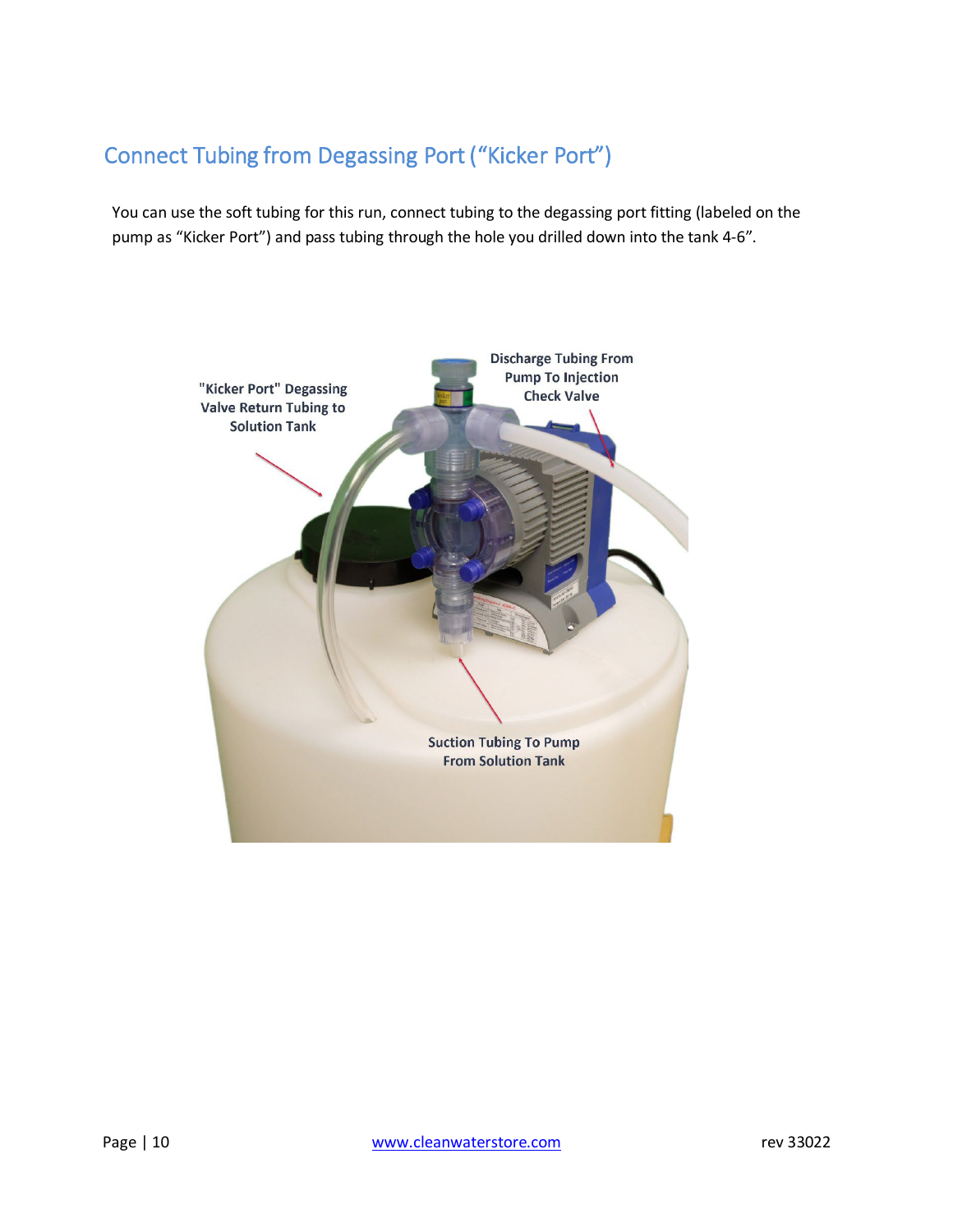# <span id="page-10-0"></span>Connect the Cables (wiring) for the J-PRO-22 Pump

- 1. Flow Meter Cable WHITE wire Connects to Pump Cable RED wire (trim back, disregard other color wires)
- 2. Flow Meter Cable BLUE wire connectsto Pump Cable GRAY wire. (trim back, disregard other color wires)
- 3. Solder or connect the wires with wirenuts, or electrical tape and then seal with shrink wrap or electrical tape.



### <span id="page-10-1"></span>Prime & Start the Pump with Water First:

- 1. Add 4 gallons of distilled or purified or softened water to solution tank.
- 2. Adjust the 2FV "kicker port" (which is the Degassing Valve) so it is open approximately a  $\frac{1}{2}$ -1 turn.
- 3. Plug the pump in to electrical outlet (either 110 or 220v).
- 4. When first powered up, pump display will read "100" and be in Manual (non-pulse) mode. "MOTOR" light will be green.
- 5. Press the ON-OFF button, pump will start pumping.
- 6. After the pump is primed and is pumping, close the degassing valve. Valve will remain closed for normal operation.
- 7. Once you see there are no leaks, add  $\frac{1}{2}$  gallon of 12% chlorine bleach or 1 gallon of household bleach to solution tank.
- 8. After the pump has been in operation for a few hours, check / re-tighten the four stainlesssteel bolts on the head. Take care not to overtighten as you may damage the pump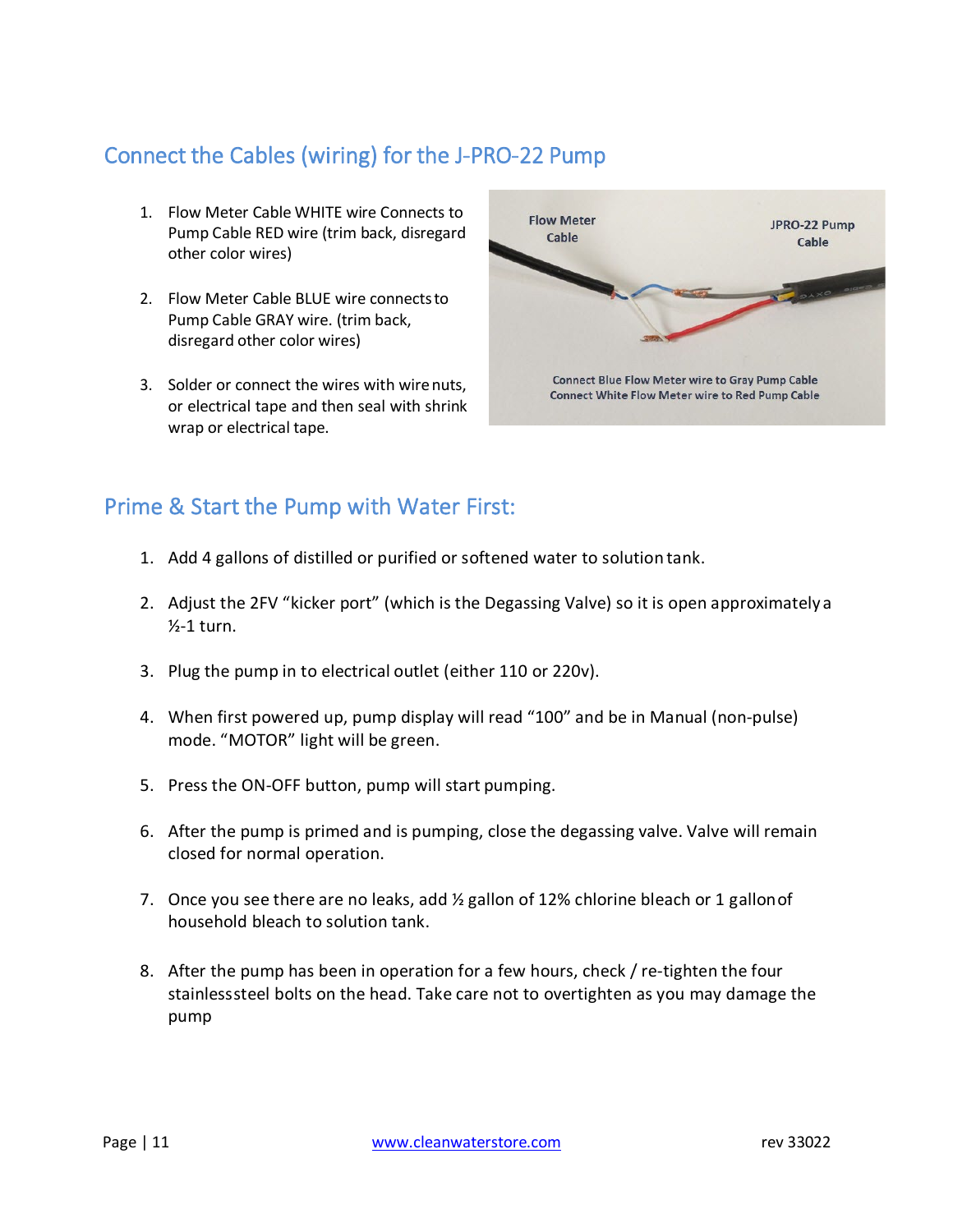# <span id="page-11-0"></span>Program and Pump Settings

NOTE: When making programming changes to the pump, you must wait at least 15 seconds for the updated changes to be stored in the memory. Making additional changes or shutting off power to the pump prior to this waiting period will default back to the original settings.

When first plugged in, pump display will read "100" and be in Manual (non-pulse) mode. "MOTOR" light will be green.

- 1. Press and hold the SET button for several seconds until "AUTO" light turns green.
- 2. Now press and hold both the SET button and UP Arrow button for a momentand release.
- 3. Using UP Arrow button only, adjust to 2, which gives you two pump strokes for each gallon of water flowing through the flow meter. If you get into negative numbers, you must scroll the down arrow key to zero in order to scroll up to positive numbers.
- 4. After you have selected the number of strokes per gallon, press and release the Set button to confirm the setting.
- 5. Finally press the ON-OFF button once, and now your pump is in automatic mode.

Note: Check to see if pump is operating correctly by running the water and comparing pump actuations vs. programmed strokes per gallon of water flowing through the meter.

During Auto mode, numbers appearing on the readout have no meaning or direct correlation to amount of solution being injected.

Later you can adjust it higher (or lower) depending on the desired chlorine residual. For more information on that, see example calculations below.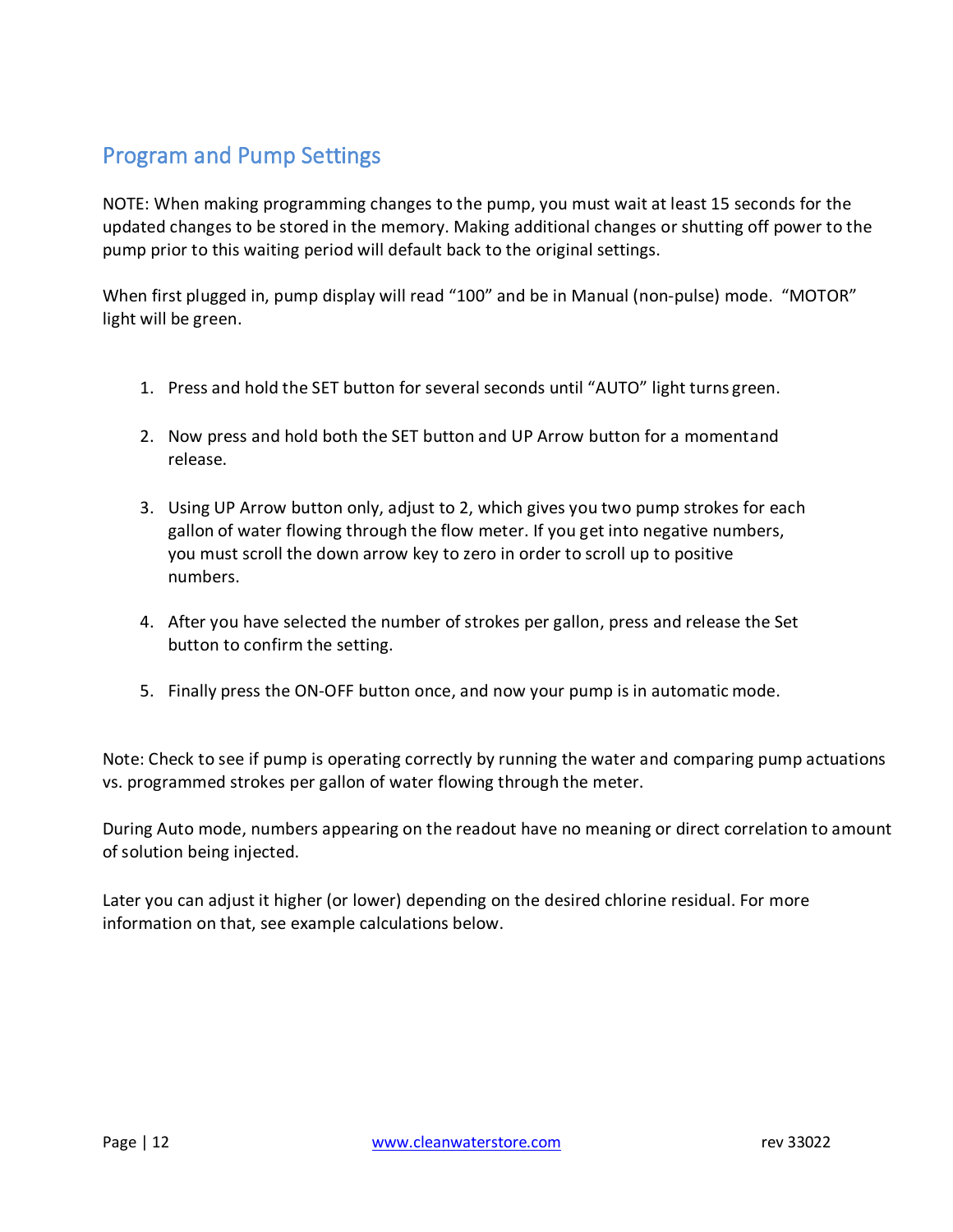# <span id="page-12-0"></span>How to Select the Solution Strength and Strokes Per Gallon Setting

The goal of a properly functioning chlorine injection system is to have a free-chlorine residual of 0.2 to 1.0 ppm after sufficient contact time, before any carbon filter system.

If no carbon filter or other de-chlorination is used, to have a free-chlorine residual of 0.2 to ppm at the end of the distribution system or furthest point in the plumbing.

This is accomplished by adjusting the chlorine bleach solution strength and setting the J-PRO-22 number of strokes per gallon (each time the pump registers a gallon and sends a pulse to the pump).

In determining your metering pump's settings and solution strength, keep in mind that it's best to make up fresh solution once every 1 to 3 months.

The chlorine solution loses strength as it ages and is sensitive to heat and light. Generally, keep solution tank out of the sun and use fresh solution regularly forbest results. You can use household bleach (5%) for emergencies, but in general, you want to only use NSF certified chlorine granules mixed with purified water, or liquid pool chlorine, 10% (sodium hypochlorite). Household bleaches may contain additives and/or heavy metals.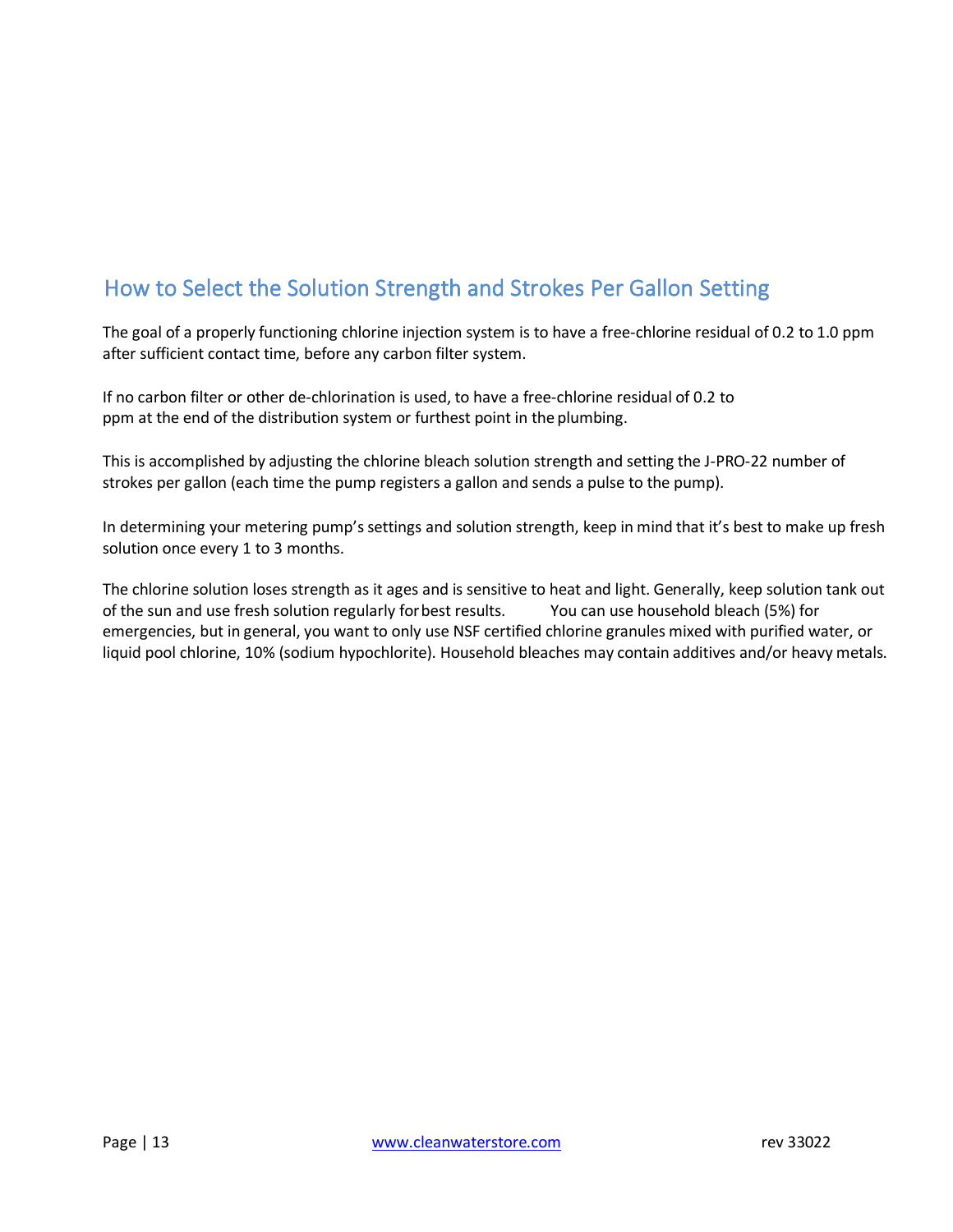# <span id="page-13-0"></span>How Much Chlorine Should Be Injected?

**Determine the parts per million of applied chlorine residual you are trying to achieve.**

**Determine The solution strength (mix of chlorine to water) and the number of strokes per gallon.**

**Powdered Bleach: Start with 1 oz of chlorine powder for each 1 gallon of purified or softened water, to achieve a 10,000 PPM solution. Set pump to 3 strokes per gallon** 

**Liquid Bleach: Start with ½ gallon of 12% bleach to 4-1/2 gallons of distilled water (or if using 5% household bleach, use 1 gallon of bleach to 4 gallons of water) to achieve a 10,000 PPM solution strength, and set pump to 3 pulses per gallon.**

Chlorine is injected in parts per million ('ppm') which is the same as saying milligrams per liter ('mg/L'). The amount of chlorine to add depends on the "chlorine demand" of the water.

Chlorine demand is the number of various contaminants in the water that combine with the chlorine after the chlorine has been injected and contact time has occurred.

After the chlorine has combined with the various substances such as bacteria, iron, manganese and odor, some level of uncombined or "free" chlorine will exist. The goal is to have some small amount of free-chlorine, usually around 0.2 to 0.4 ppm of free-chlorine in the pipes.

For bacteria you want to inject  $1 - 2$  ppm of chlorine with approximately 10 minutes of contact time. If the water is colder than 50F (10C) and/or the pH is higher than 7.5 you may need longer contact time or a higher residual.

For each part per million of iron or manganese generally you want to inject 1 ppm of chlorine.

For each 1.0 ppm of hydrogen sulfide gas (which causes the rotten egg smell in water) you want to inject 2 to 3 ppm of chlorine. So, say you have bacteria and 2.0 ppm of iron. For our example here, we will assume you want to inject 4 ppm of chlorine.

The proportion feed system does not have a "pump speed". How much or how little you open a faucet(s), that rate of flow, small or large, *is* the "speed" – it is the speed of the water, in Gallons Per Minute, going through the flow meter.

Check for chlorine residual. If you need more chlorine increase pump setting to pump twice per pulse. Always go from lower to higher, that is, you want to gradually raise your chlorine input, until you show a residual, you do not want to over-chlorinate and then work down.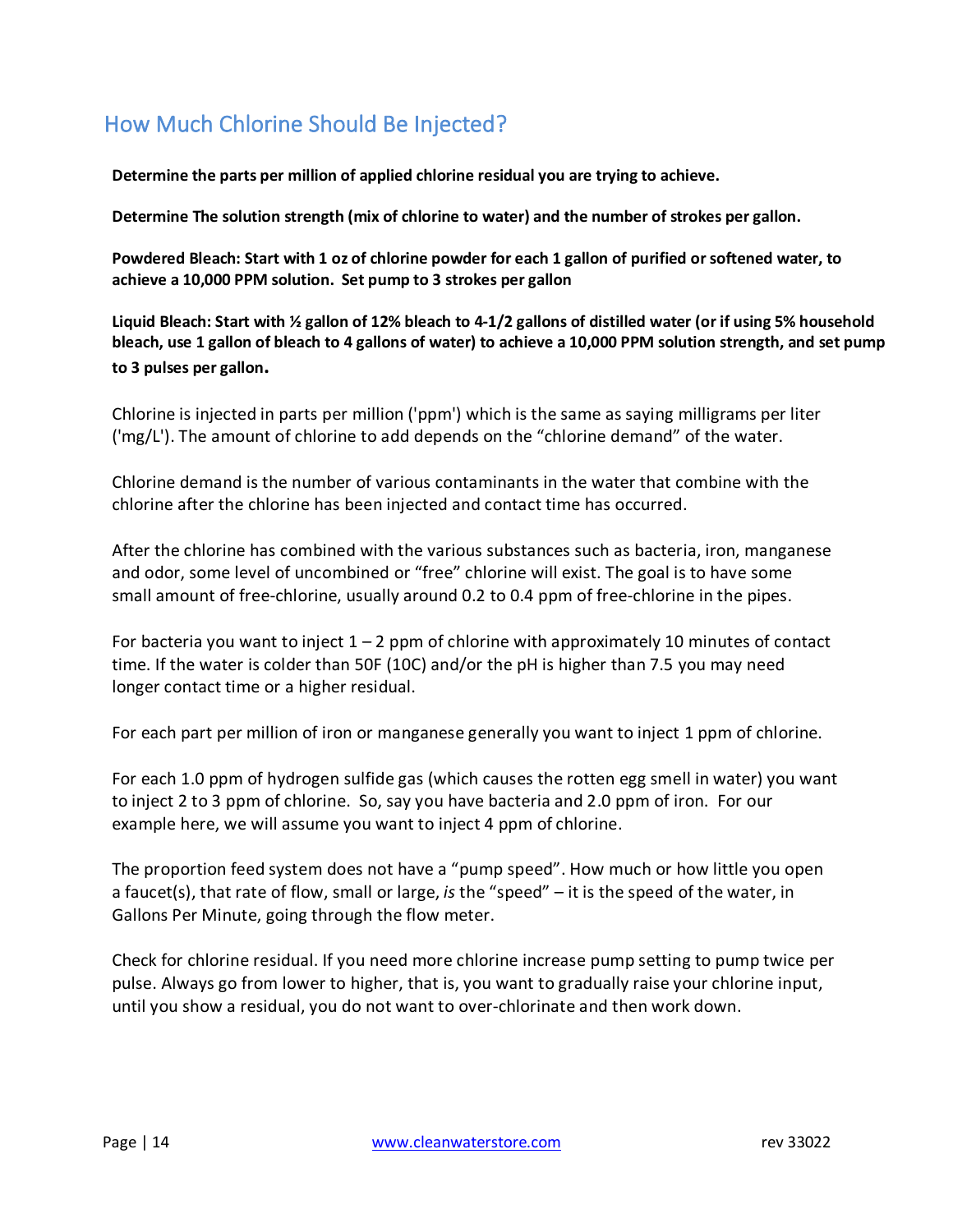Once you get the residual, then you will use the same solution strength from batch to batch, and you should not have to further adjust the pump but always check the chlorine residual.

### <span id="page-14-0"></span>Example Formula & Calculations

**Chlorine Calculations** (Using an example or assumed maximum flow rate of 10 gallons per minute, which is a typical maximum flow rate for many homes. You can change the calculations by using your number, this is an example only.)

Max flow rate: 10 Gallons Per Minute ("GPM") Applied chlorine dose: 4.0 PPM Solution strength: 1.0% sodium hypochlorite (10,000 ppm) diluted from 10% bleach by adding 9 gallons of distilled or purified water to 1 gallon of 10% pool chlorine.

**Formula Steps:** (formula below uses cubic centimeters, or CC's of which there are 3785 CC's in one gallon)

 $10$  GPM x 3785 x 4 = 15 cc/minute 10,000 ppm

The J-PRO-22 metering pump has an output of 58 cc/min and can stroke a maximum of 100 strokes a minute.

#### **Figure Percent of pump output required related to maximum output of pump:**

15  $cc/min$  required output = 26% of pump output required (round to 30%) 58 cc/min max. output

#### **Choose Pulses Per Gallon Setting**

Since pump can pump 100 strokes per minute, and we want approximately 30% of that, we need 30 strokes per minute, at the maximum flow rate of 10 gallons per minute.

#### **Choose 3 pulse/gallon:**

10 GPM x 3 Pulses Per Gallon Setting = 30 strokes/minute to pump at the maximum speed.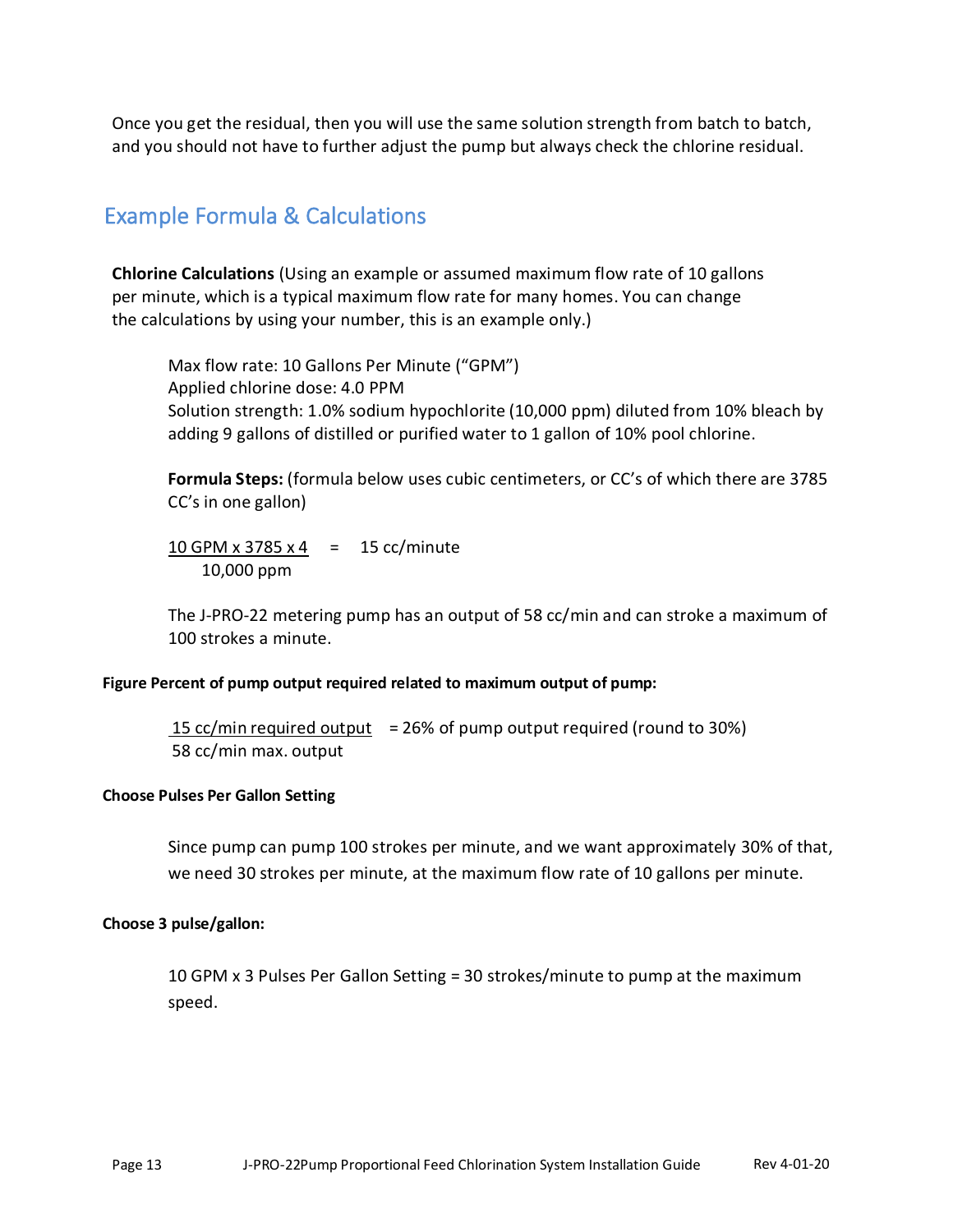Most problems occur with the connections, it can sometimes be hard to push the tubing onto the cones, sometimes fittings are over-tightened, or people use Teflon tape and paste on fittings that do not need it.

Remember, above all, if the pump pumps in manual mode (makes a ka-thunk, ka-thunk sound), then it works.

### <span id="page-15-0"></span>Watch How-To Videos on Our YouTube Channel

### https:/[/www.youtube.com/cleanwaterstore](http://www.youtube.com/cleanwaterstore)

### <span id="page-15-1"></span>Priming Problems

- 1. If you cannot get it to prime, it is either because a fitting is too loose, too tight, ornot installed correctly.
- 2. While the pump is running (usually, on Manual), observe if the fluid is coming up the tube- if you see the water going up and down in the tubing, this indicates the foot valve is not tight, or you installed the pump too high above the solution tank, or youmounted the pump improperly.
- 3. Sometimes, as mentioned earlier in the guide, it is because the four Allen head bolts on the grey pump head have loosened, and need to be tightened, do notover-tighten.
- 4. If the solution has filled the tubing, but it is not discharging, make sure the de-gas is opened, and then close it until the point when it starts pumping.
- 5. The tubing going from the outlet/discharge to injection check valve will twitch and move at the same time the pump triggers, that is how you can confirm you are pumping solution.
- 6. If this does not work, remove the discharge-to-injection check valve tubing from the outlet fitting, and see if it strokes out of the top- if it does, this indicates that the problem is in the injection check valve, or that you are trying to pump against greater than 100 PS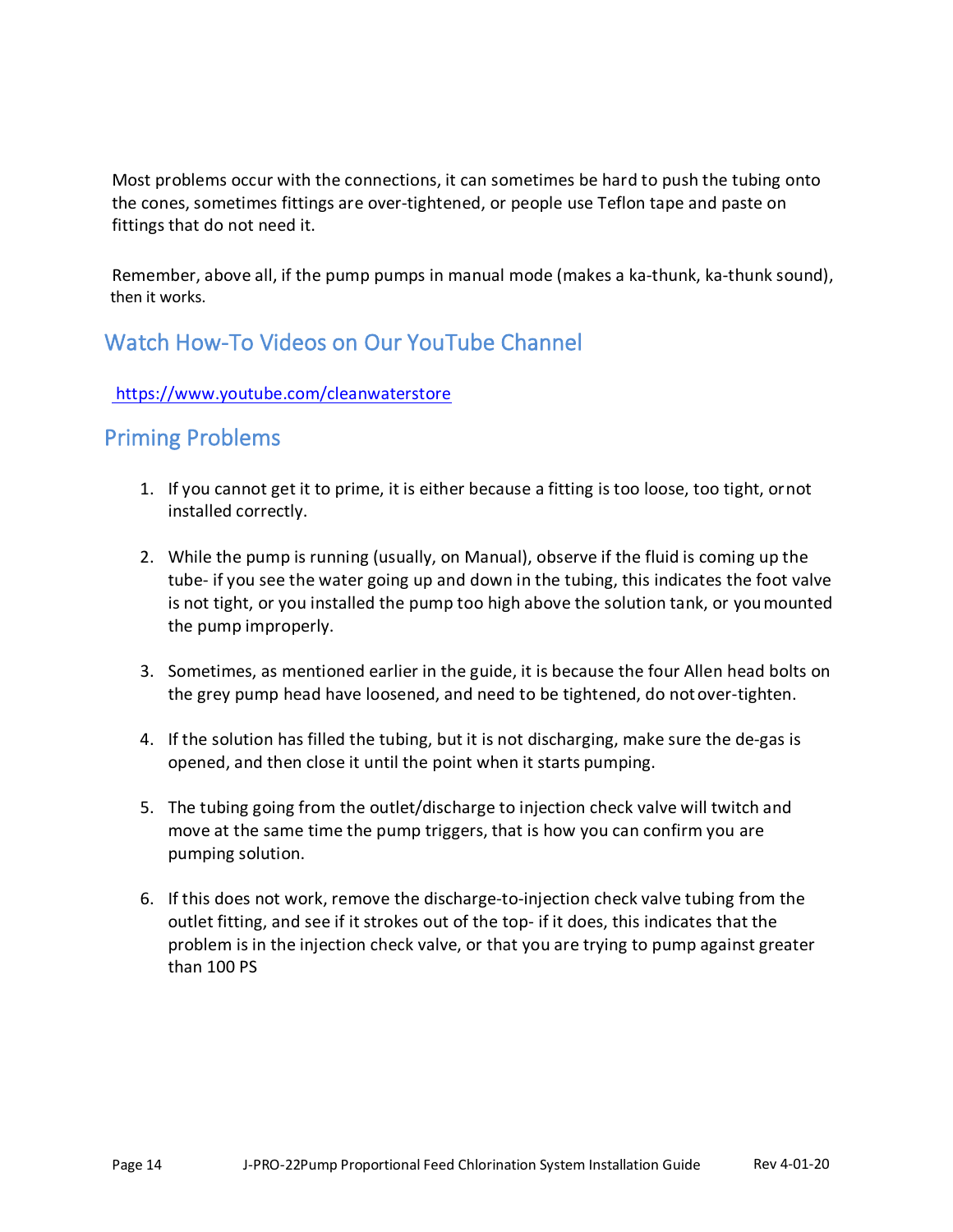Check free-chlorine residual at least once per month and adjust the J-PRO-22Pump and/or solution strength if needed.

Clean Injection Check valve 1 to 3 times a year depending on use. Remove injection check valve and soak in citric acid, muriatic acid or white vinegar to clean.

Winterizing: do not let the J-PRO-22 Pump, solution tank, or tubing freeze. If you need to winterize, drain the chlorine solution tank and discard chlorine solution.

Place the suction of the pump into a bucket of clean water and allow the pump to run until the J-PRO-22Pump is free of any chlorine solution.

Remove the suction from the water and allow the pump to pump dry. Pump is ready to store.

NOTE: when diluting the bleach, use only distilled water, water from a reverse osmosis system, or at least softened water. Do not use untreated well water.

**Need Assistance?** Call us at 831-462-8500 or email [support@cleanwaterstore.com](mailto:support@cleanwaterstore.com)